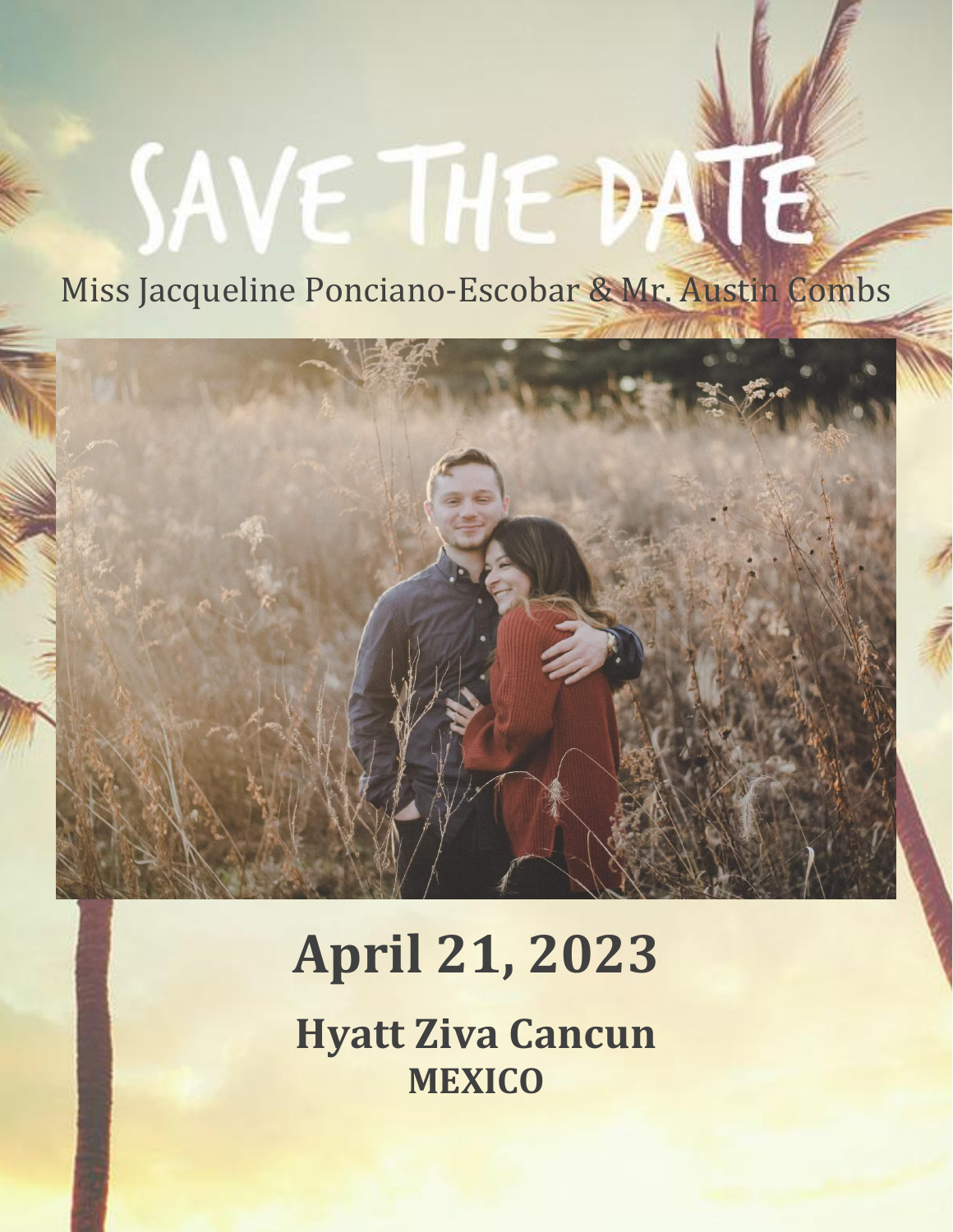

1.317.577.7775 ext 26 1.877,943,8282 ext 26

"TRAVFI THE WORLD WITH US"

#### **TO RESERVE YOUR ROOM CLICK HERE:** [RESERVATION LINK](https://www.vacationcrm.com/IFrameRegistration/Group?lookupid=f04af814-d522-4b01-b822-4cdfa9b048e2&groupid=958875c4-a2c0-4f54-8dba-7b087916f547) \_\_\_\_\_\_\_\_\_\_\_\_\_\_\_\_\_\_\_\_\_\_\_\_\_\_\_\_\_\_\_\_\_\_\_\_\_\_\_\_\_\_\_\_\_\_\_\_\_\_\_\_\_\_\_\_\_\_\_\_\_\_\_\_\_\_\_\_\_\_\_\_\_\_\_\_\_\_\_\_\_\_\_\_\_\_\_\_\_\_\_\_\_\_\_\_\_\_\_\_\_\_\_\_\_\_\_\_\_\_\_\_\_\_\_\_

Our travel concierge is Danialle Natale



Travel the WORLD with US Phone: 1-877-943-8282 Ext 26 Email: [Danialle@beachbumvacation.com](mailto:Danialle@beachbumvacation.com) **For a faster response, please email Danialle.**

#### **Bookings must be made via our online form here:** [RESERVATION LINK](https://www.vacationcrm.com/IFrameRegistration/Group?lookupid=f04af814-d522-4b01-b822-4cdfa9b048e2&groupid=958875c4-a2c0-4f54-8dba-7b087916f547) **[t](http://www.beachbumvacation.com/reservation)o ensure accuracy. Reservations cannot be made via phone.**

**Rates below are all inclusive and are reserved only for guests of Jacqueline & Austin's Wedding!** Jacqueline & Austin have blocked off rooms for their wedding guests. They would like to encourage all their guests to book with Beach Bum Vacation. You must book your room directly with **Beach Bum Danialle** to ensure that you will receive wedding guest rates, be included on the guest list, all your travel arrangements are taken care of and you'll be included in all events for the wedding.

**Space is limited so make sure to reserve your room early!**

\*ALL-INCLUSIVE\*

\* Rates are based on travel between April 18 – 26, 2023 for a minimum of 3 nights and are PER PERSON (pp) \*

## **Hyatt Ziva Cancun**

**Travel Window April 18 – 26, 2023**

### **Prices are PER PERSON and do not include airfare**

| <b>Resort View King/Double - Prices are per person (PP)</b> |                  |                  |                  |                  |                  |  |  |  |
|-------------------------------------------------------------|------------------|------------------|------------------|------------------|------------------|--|--|--|
|                                                             | 3 Night PP Total | 4 Night PP Total | 5 Night PP Total | 6 Night PP Total | 7 Night PP Total |  |  |  |
| Single Occupancy                                            | \$1,690.00       | \$2,245.00       | \$2,800.00       | \$3,355.00       | \$3,910.00       |  |  |  |
| Double Occupancy                                            | \$947.50         | \$1,255.00       | \$1,562.50       | \$1,870.00       | \$2,177.50       |  |  |  |
| Triple Occupancy                                            | \$767.50         | \$1,015.00       | \$1,262.50       | \$1,510.00       | \$1,757.50       |  |  |  |
| Quad Occupancy                                              | \$677.50         | \$895.00         | \$1,112.50       | \$1,330.00       | \$1,547.50       |  |  |  |
| Child 2 - 12                                                | \$287.50         | \$375.00         | \$462.50         | \$550.00         | \$637.50         |  |  |  |

| Ocean View King/Double - Prices are per person (PP) |                  |                  |                  |                  |                  |  |  |  |
|-----------------------------------------------------|------------------|------------------|------------------|------------------|------------------|--|--|--|
|                                                     | 3 Night PP Total | 4 Night PP Total | 5 Night PP Total | 6 Night PP Total | 7 Night PP Total |  |  |  |
| Single Occupancy                                    | \$1,738.75       | \$2,310.00       | \$2,881.25       | \$3,452.50       | \$4,023.75       |  |  |  |
| Double Occupancy                                    | \$970.00         | \$1,285.00       | \$1,600.00       | \$1,915.00       | \$2,230.00       |  |  |  |
| Triple Occupancy                                    | \$782.50         | \$1,035.00       | \$1,287.50       | \$1,540.00       | \$1,792.50       |  |  |  |
| Quad Occupancy                                      | \$688.75         | \$910.00         | \$1,131.25       | \$1,352.50       | \$1,573.75       |  |  |  |
| Child 2 - 12                                        | \$287.50         | \$375.00         | \$462.50         | \$550.00         | \$637.50         |  |  |  |

Single Occupancy: 1 adult per room

www.BEACHBUMVACATTEN.com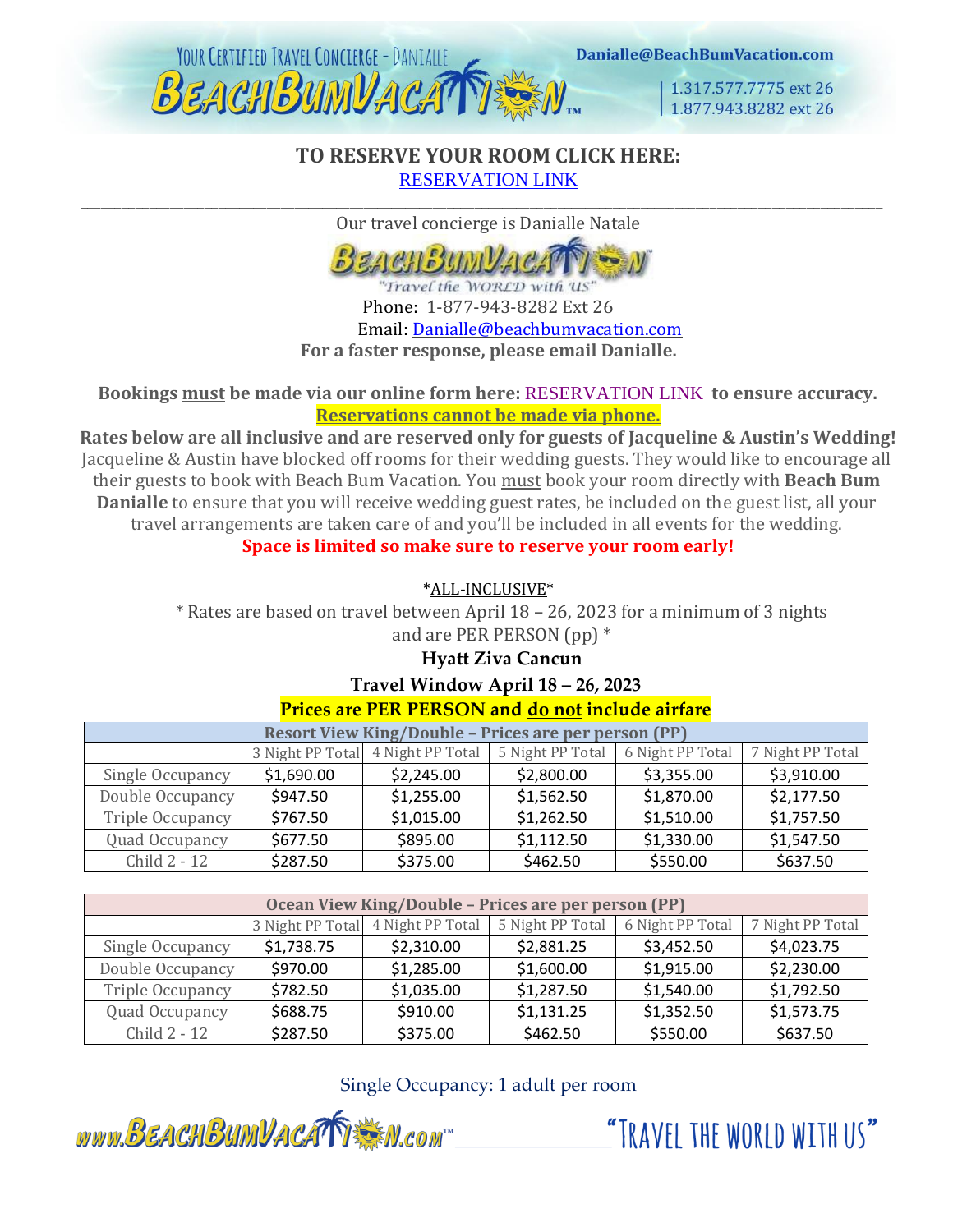

1.317.577.7775 ext 26 1.877.943.8282 ext 26

## Double Occupancy: 2 adults per room (EXAMPLE: Double Occupancy cost x 2 for room total)

Triple Occupancy: 3 adults per room

Quad Occupancy: 4 adults per room

\*\*CHILD RATES ONLY APPLY WHEN BOOKING A ROOM WITH 2 PAYING ADULTS\*\* \*\*\*If you would like a different room category and/or travel dates, please inquire with Danialle as soon as possible as they are based on availability at the time of booking\*\*\*

## **WHAT'S INCLUDED?**

Transportation to/from the resort, accommodations as selected, all meals, unlimited alcoholic and non-alcoholic beverages, in-room mini-bar with beer, water, soft drinks (re-stocked once a day), daily and nightly activity program, non-motorized water sports, live music and shows, fitness center, taxes and gratuities all included.

\*Please fill in the Reservation Form: [RESERVATION LINK](https://www.vacationcrm.com/IFrameRegistration/Group?lookupid=f04af814-d522-4b01-b822-4cdfa9b048e2&groupid=958875c4-a2c0-4f54-8dba-7b087916f547) [w](http://www.beachbumvacation.com/reservation)ith information as it appears on your passport to secure your room!

\*\*\*\*All reservations MUST to be made by Nov 29, 2022. \*\*\*\***Space is limited so reserve your room early!** \*NOTE: Rates above do NOT include airfare. Inquire with Danialle@beachbumvacation.com for up-to-date airfare rates into Cancun for your dates of travel.

## **\*\*\* Process of Booking** \*\*\*

- ❖ Determine your travel dates & who you'll be sharing a room with then click on the secure Reservation Link and fill in your information: Click here: [RESERVATION LINK](https://www.vacationcrm.com/IFrameRegistration/Group?lookupid=f04af814-d522-4b01-b822-4cdfa9b048e2&groupid=958875c4-a2c0-4f54-8dba-7b087916f547)
- ❖ If you have frequent flyer miles or airline credit vouchers Danialle is NOT able to book your flight. You must do so directly with the airline.

❖ Determine if you want travel protection. It's highly recommended! **Travel insurance rates are determined by the travelers state of residence, age and total trip cost.** Please inquire with Beach Bum Danialle for a quote once you have decided on your package. **You will need to indicate on the form if you accept or decline TRIP INSURANCE.**

PLEASE NOTE: Insurance is due at the time of making your initial deposit. Insurance CANNOT be added after initial deposit is made. **I strongly encourage you to purchase travel protection.**

## **DOWN PAYMENT OPTIONS:**

1) **Room Only**: It's just \$150 per person to book just the room. 2) **Room with insurance**: It's just \$150 per person + the cost of insurance

www.BEACHBUMVACATTEN.com

"TRAVFI THE WORLD WITH US"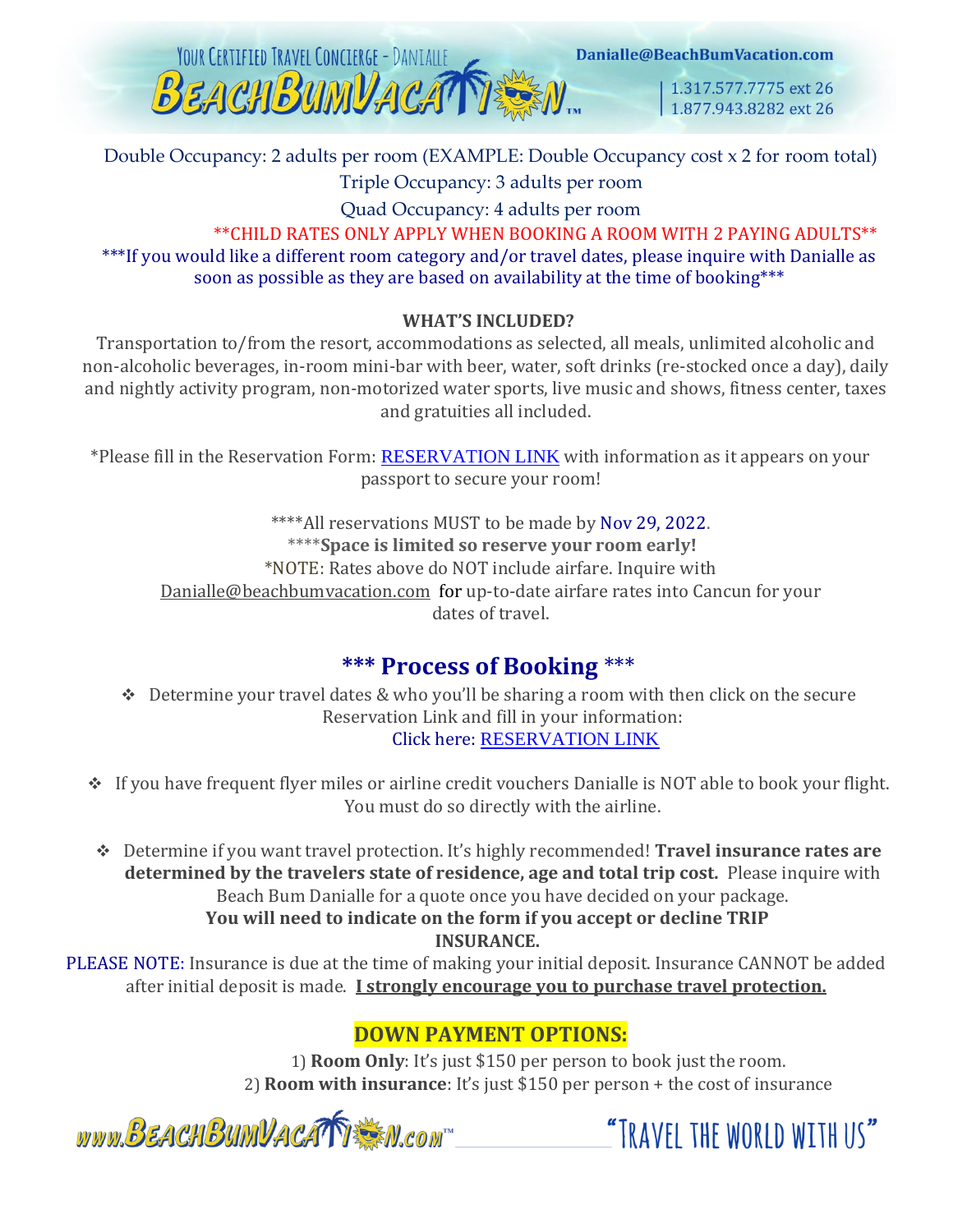

3) **Room and flights without insurance**: It's \$150 per person + total airfare cost. 4) **Room and flights with insurance**: It's just \$150 per person + total airfare cost + the cost of insurance

❖ **After the down payment is made the final balance is due January 12, 2022. NO EXCEPTIONS**

### **Late fees may apply to any payments made after January 24, 2023**

❖ Once you place your reservation and your payment has been applied you will receive a confirmation invoice/itinerary for your trip!

#### **\*\*\* Important Travel & Booking Information \*\*\***

When should I book?: As soon as possible for the best flight schedules and perks for being a part of Jacqueline & Austin's Wedding Group!

\*IMPORTANT! -- Airfare WILL fluctuate depending on availability at time you make your reservation, please make your payment with Danialle as soon as possible to ensure the lowest rate and best flight time options. The best schedules to Cancun (airport code CUN) fill up quickly so please contact her soon to make your reservation.

Who should I ask for when making my reservation? All reservations must be made directly through Beach Bum Danialle via the link below [RESERVATION LINK](https://www.vacationcrm.com/IFrameRegistration/Group?lookupid=f04af814-d522-4b01-b822-4cdfa9b048e2&groupid=958875c4-a2c0-4f54-8dba-7b087916f547)

Payment policy: In order to guarantee your room the full payment must be received by **January 24 2023**. AIRFARE will be due at the time you are ready to add it to your package. Beach Bum Vacation's insurance policy will cover your airfare per the policy guidelines if booked through Beach Bum Vacation. **Airfare booked separately is not covered.**

> Visa, MasterCard, American Express and Discover & Diners Club are accepted. Note: Returned checks subject to \$30.00 fee.

What travel documents will I need? You will need a valid passport book in order to travel to Cancun. **NO EXCEPTIONS**

Special Needs: Please specify if anyone in your party meets any of the following criteria: (1) holds frequent flyer miles (2) is hearing or vision impaired (3) has dietary restrictions (4) needs a wheelchair (5) is diabetic (6) is highly allergic.

## **CANCELLATION POLICY:**

Once the reservation is made, guests may cancel without penalty up until December 1, 2022; December 2, 2022 – January 24, 2023 there is a \$150 per person penalty. On/after January 25, 2023 to travel (or now show) it is 100% cancellation fee of total room cost.